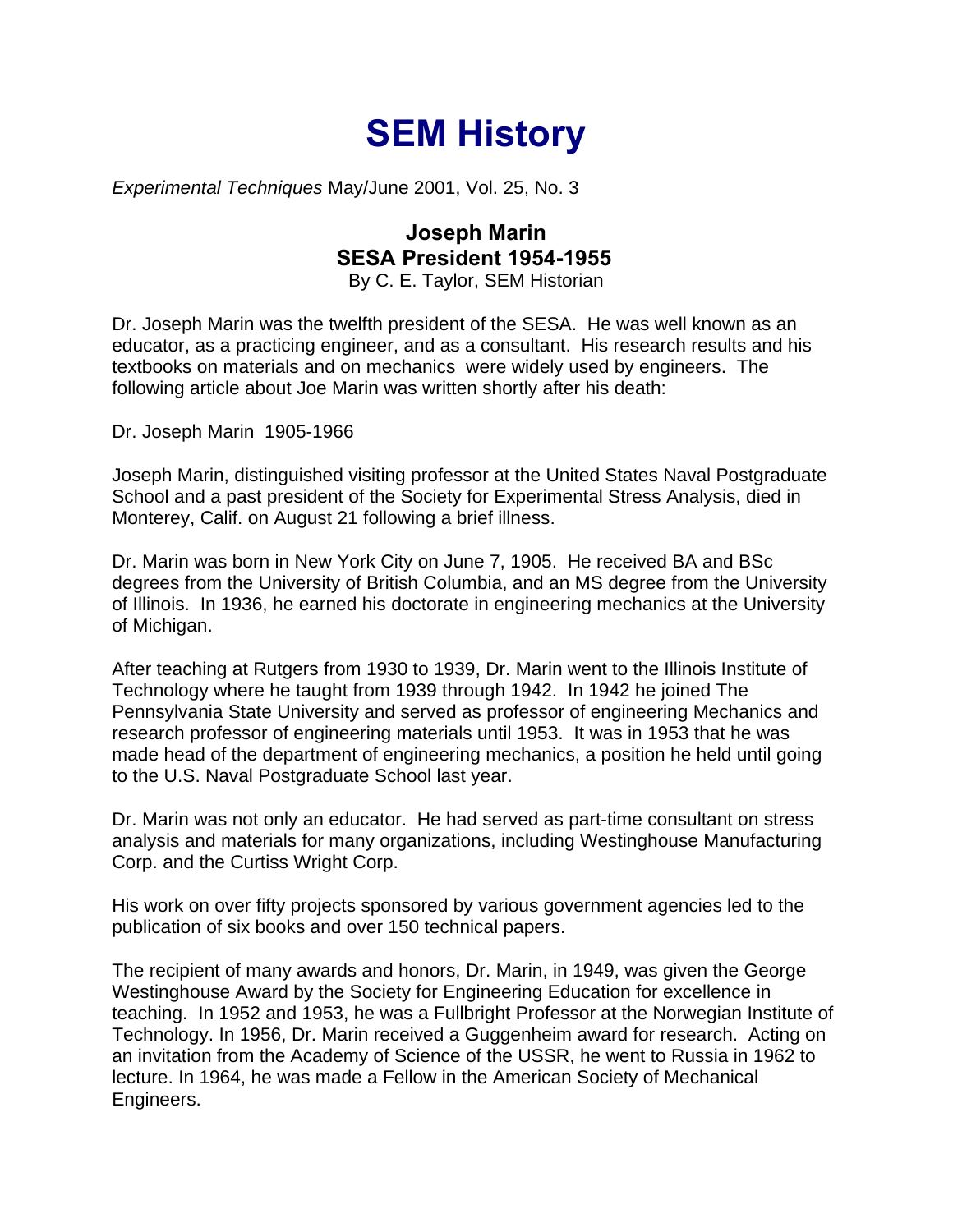Dr. Marin was also an honorary editor of the I*nternational Journal of Mechanical Science* and the I*nternational Journal on Mechanical Engineering Education*.

In addition to the SESA, ASEE and ASME, he was a member of a number of other professional and honorary societies. At the time of his death he was on the SESA's Silver Anniversary Committee which is planning the commemorative activities for 1968.

Dr. Marin is survived by his wife and two sisters.

## *Experimental Mechanics*, October 1966

The preceding article was written thirty-five years ago by people who knew Joe Marin well and I am reluctant to change even one word of it. However, the in the SEM History series we endeavor to go beyond the mere reporting of the places of employment, lists of honors, and numbers of publications for the people responsible for our proud SESA/SEM legacy. Toward that end, I will add that Joe was a tall handsome, impressive man who was very congenial and yet quite serious, and I will include two of my favorite memories of Joe Marin. The first one goes back to the mid 1950s when Joe and I were on the SESA Executive Committee. In those years Bill Murray was the Secretary-Treasurer and had only one secretary to help him in his office at MIT. Almost all of the Society's business was conducted by the Executive Committee at its semiannual meetings. We had very full agendas with new business, old business, reports from every committee chairman, etc. Typically, the meetings started after dinner and lasted all night. I am sure we made many earth shaking decisions during those meetings, but the only thing that I remember is that Joe and I always went straight from the meeting to breakfast. Even after those long grueling sessions, Joe still had a good sense of humor. But my favorite Joe Marin memory resulted from a time when we were both attending a Pressure Vessel Research Committee meeting in New York. We had one afternoon free so Joe invited me to come as his guest to Yankee Stadium to see a baseball game. (I was not at all affluent then and couldn't have afforded it otherwise). The Yankees had a new kid in center field that showed a lot of potential. His name was Mickey Mantle. Whenever I think of Joe Marin, my thoughts go back to Yankee Stadium and Joe's generosity.

Realizing that my own personal memories of Joe Marin are inadequate, I contacted my longtime good friend Richard (Rich) McNitt at Penn State University. Rich is the Head of the Department of Engineering Science and Mechanics now, but was a graduate student in that department when Joe Marin was the head back in the 1950s. Rich sent me a 154 page book written by Dr. Norman Davids, entitled, 'Growing and Changing with the Times 1905 - 1995' and published by Penn State. Predictably many pages in that book are devoted to Dr. Marin, and several long quotes follow:

From Chapter 3 Growth under Dr. Marin 1953-1965 (Imprint of Dr. Marin, a dominant figure) "While transitions usually occur gradually, we might point to 1953 as a milestone in the history of the department. We are referring specifically to the accession of Dr. Joseph Marin as department head, after Dr. Sauer left the department, first to take a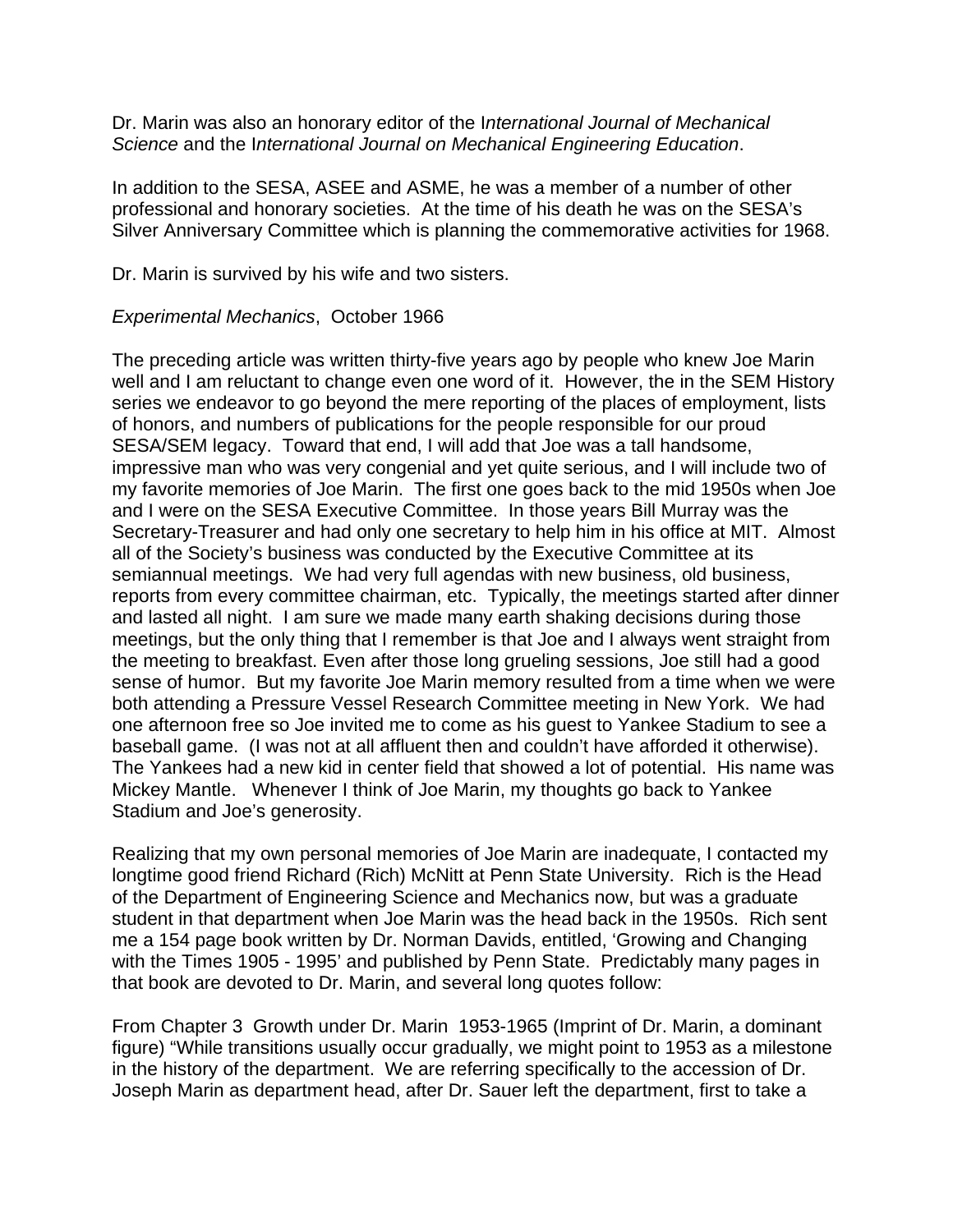sabbatical in Cambridge, and then to become head of the Physics Department in the School of Chemistry and Physics. The field of mechanics was rapidly expanding its interests and shaping its identity, becoming aware of its distinction from the more established engineering disciplines. Its formative period since the stimulus given to the field since World War II might be said to have stabilized, sorely needed at this time, and buttressed by influxes of new faculty.

'"Dr. Marin earned ..... a PhD from the University of Michigan, where he studied applied mechanic and especially stress analysis under Professor Timoshenko (as did SESA luminaries, Max Frocht and Miklos Hetenyi). ... An unusual feature of Marin's education was that he also earned a bachelor of arts from British Columbia in 1958, thirty years after his B.Sc. In connection with this, he was one of two in the Engineering School to receive the Liberal Arts award of Phi Beta Kappa (N. Davids was the other). When the headship became open again in 1952, he accepted reluctantly and defensively, in preference to having someone take over with policies he felt would be undesirable.

"He very quickly learned the ropes, however, and took charge in a very forthright manner. He would give a task to his secretary with assurances that it would not have to be done with any degree of urgency. But within a short time he would ask with perhaps a tone of impatience, '... is that report ready yet?'.....

"Dr. Marin, in addition to being a hard worker himself, made sure his students toed the mark and produced the required output. Undoubtedly this influenced their characters as well. Most of his graduate student went on to become very competent engineers, or professors in our own department. One of them, Rich McNitt, became head of the department in 1981.

"Rich, in his reminiscences, tells how he occupied Professor Vierck's large corner office in Engineering A facing the president's residence and shared it with Ted Thomas and Ben Sparks (who are now deceased) and Alan Terrill. He remembers how on Saturdays, a required working day, Dr. Marin used to call up to check on their presence in the office. On learning who answered the phone (he knew all the voices), he would ask for someone else, and if that unfortunate individual was not in, he would ask for yet another person. In this way he effectively 'took attendance.'

"Dr. Marin was noted for being a very genial host, and his parties in Boalburg were famous and remembered to this day by those who were here at the time. His international pot luck dinner on November 8, 1958, to which all faculty and graduate students were invited, marked a high point in sumptuousness. It turned out there was considerable expertise among the group on native dishes from their country of origin or background, including paella, samosas, pecan pie, and Latvian meat pastries. Oriental dishes outnumbered the rest. Even the subsequent write-up of the recipes had a mechanics slant in that drawings were shown in the style of a textbook in statics of how to prepare egg-rolls with cylindrical and axial displacements (stresses?). Marin would always serve his famous "Boulsburg orange juice" which got its name from the pitcher of orange juice he once prepared - or so he thought. Asking Sam Zamrik's assistance in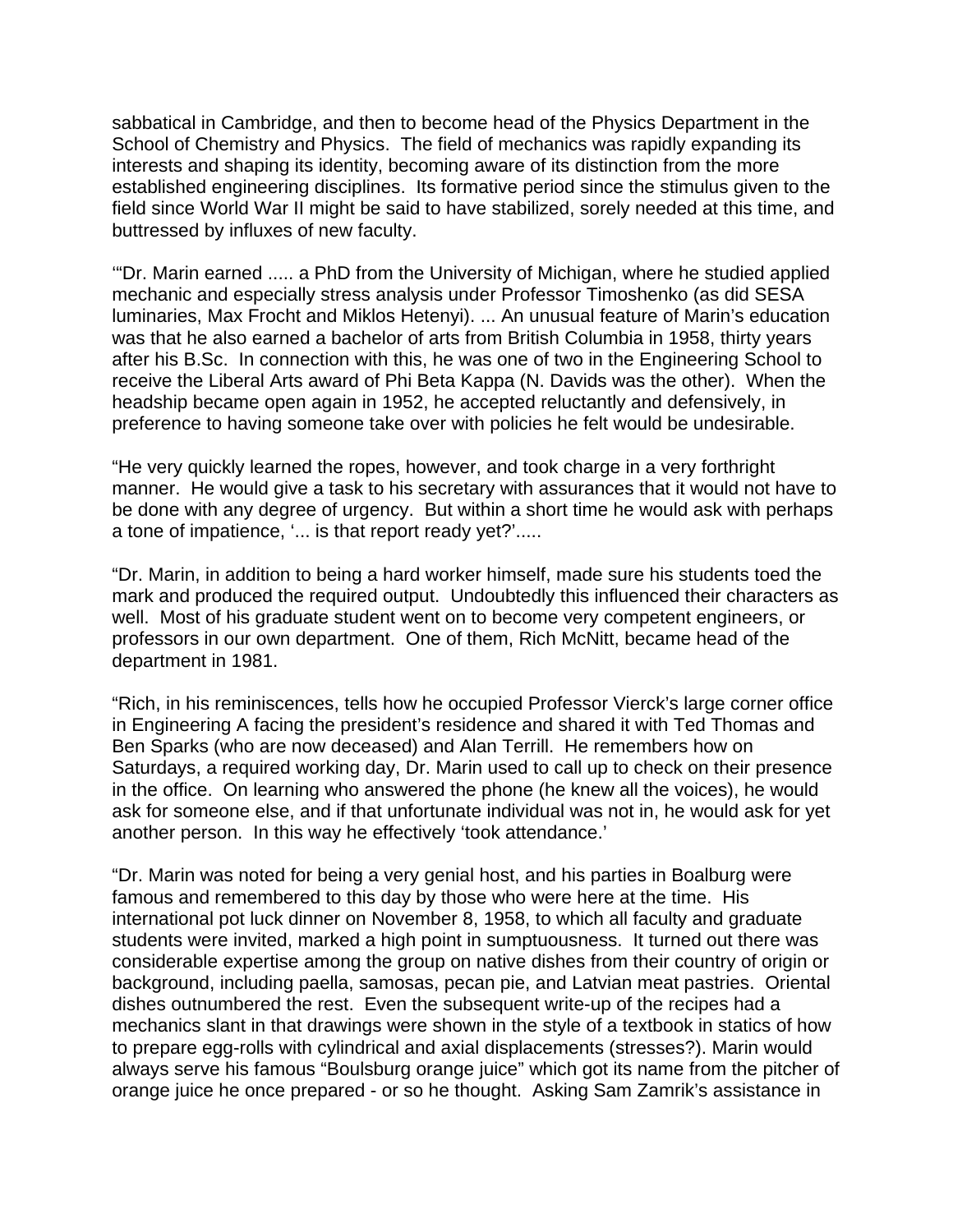its preparation, Sam took it into the kitchen and poured a bottle of vodka into it (accidentally?). The results were such a success that the recipe became established for all future parties.

"Dr. Marin retired with emeritus rank from the University on November 1, 1965, taking a position at the Naval Postgraduate School in Monterey, California. Unfortunately, he did not enjoy his new position very long as he died there on August 21 of the following year. His accomplishments were many and noteworthy. He had been a member of the Penn State faculty for twenty-three years and head of the Mechanics Department for twelve. During his years here he had trained over 170 students qualified for degrees in mechanics, more than half of them developing their theses under him. He had wide experience in teaching and research, and in engineering practice. He conducted research projects in the fields of materials and stress analysis for numerous government and industrial organizations, and published 162 papers and six books in mechanics. He had been consultant for numerous industrial organizations on stress analysis and material properties. He was a member of various technical committees and of national engineering societies and served as president of the Society for Experimental Stress Analysis.

"Dr. Marin had a great impact on the department by serving as a catalyst. He could get his students, his faculty, and others to work hard, partially through cajolery, through some pressure, but notably through example. He was so closely involved with the department that even on His Russian trip he would call in from far-away places to check that all was going properly. He realized the importance of publications in the academic world as a mean of disseminating new information as a stimulus to research. His own output of papers was enormous; although not all of it could be considered of major significance, he and his fellow researchers extracted every nuggets of interest in their productions. Dr. Marin was a shaper and a shaker. As a dominant figure in this formative period of developing science within mechanics. Dr. Marin, though personally on the side of practicality, was able to appreciate and encourage in his faculty the theoretical and analytical side as well. He would exert his influence to keep theorizers from straying too far from the practical (something which is often needed).

"Dr. Marin led a life-long campaign for the introduction of the term 'mechanics of the solid state' as a worthy companion to 'physics of the solid state.' In fulfillment of his wish and in honor of his memory, a volume was published with this title by two of his former students, F. P. J. Rimrott and J. Schwaighofer, containing nineteen contributed papers from his colleagues and students. This volume was supposed to be dedicated to Professor Marin on the occasion of his sixtieth birthday in 1965, but his death occurred during its preparation. It was a fitting memorial to his approach, which is presented in its fully-matured form....

"The 'Joseph Marin Memorial Scholarship Fund', established at Penn State to honor and perpetuate his memory, is awarded annually to a worthy and qualified undergraduate majoring in his department."